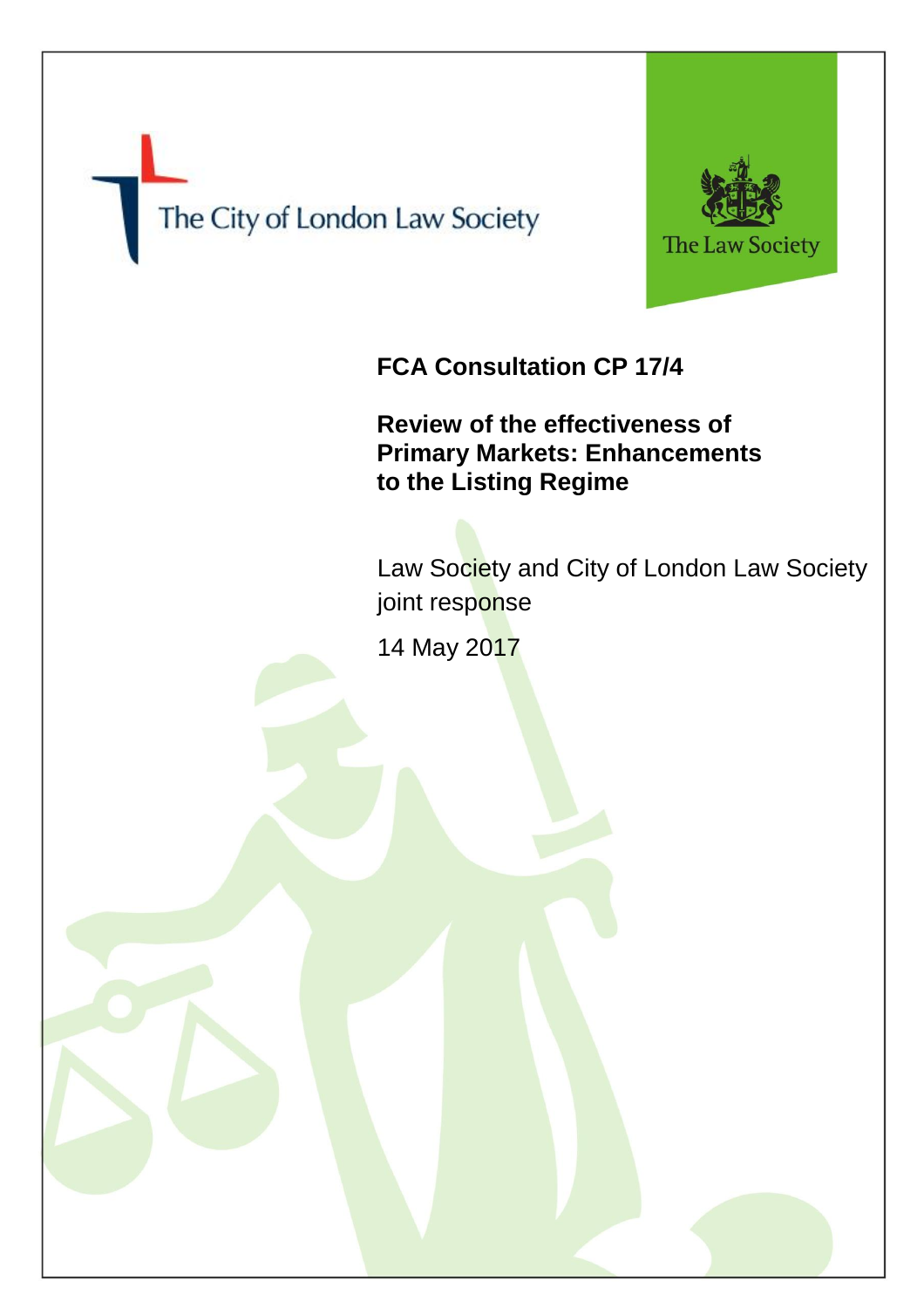## **Introduction**

- 1. The views set out in this paper have been prepared by a Joint Working Party of the Company Law Committees of the City of London Law Society (**CLLS**) and the Law Society of England and Wales (the **Law Society**).
- 2. The CLLS represents approximately 17,000 City lawyers through individual and corporate membership, including some of the largest international law firms in the world. These law firms advise a variety of clients from multinational companies and financial institutions to Government departments, often in relation to complex, multijurisdictional legal issues. The CLLS responds to a variety of consultations on issues of importance to its members through its 19 specialist committees.
- 3. The Law Society is the professional body for solicitors in England and Wales, representing over 170,000 registered legal practitioners. It represents the profession to Parliament, Government and regulatory bodies in both the domestic and European arena and has a public interest in the reform of the law.
- 4. The Joint Working Party is made up of senior and specialist corporate lawyers from both the CLLS and the Law Society who have a particular focus on issues relating to capital markets.

## **Response**

- 5. We set out our responses to the list of questions in Annex 1 to the FCA consultation paper 17/4: 'Review of the effectiveness of Primary Markets: Enhancements to the Listing Regime'.
- **Q1.1 Do you agree with the proposals to clarify the requirements discussed above regarding the historical financial track record and revenue earning track record requirements for premium listing eligibility?**
- 6. We have no comments.
- **Q2: Do you agree with our proposals to split the current independent business requirements into three distinct areas with associated guidance?**
- 7. We have no comments.
- **Q3: Do you agree with the other proposed minor clarifications to LR 6?**
- 8. We have no comments.
- **Q4: Do you agree with replacing our existing Technical Note – Scientific research based companies (UKLA/TN/422.2) with our proposed Technical Note for SRBCs (UKLA/TN/422.3)?**
- 9. We have no comments.

## **Q5: Do you agree with our proposals to introduce a new Technical Note for mineral companies (UKLA/TN/427.1)?**

10. We have no comments.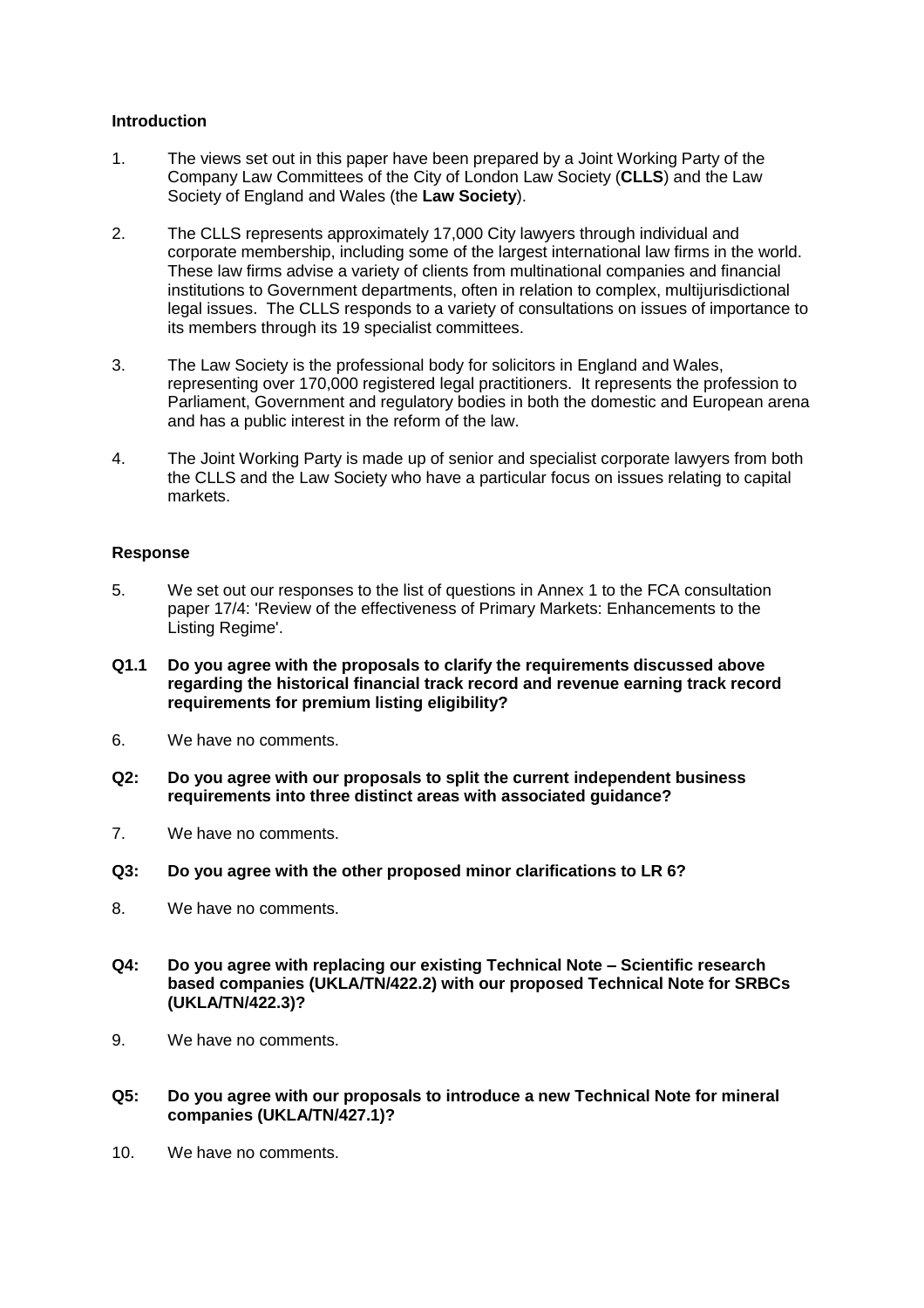- **Q6: Do you believe a specific concession for property companies in LR 6.12 is appropriate? If so, is the proposed concession correctly calibrated and do you agree with our proposed new Technical Note – Property company concession (UKLA/TN/426.1) in Appendix 1?**
- 11. We have no comments.
- **Q7: Do you agree that it is reasonable for a premium listed issuer, having obtained the guidance of a sponsor under LR 8.2.2R, to disregard the result of the profits test, where the result is 25% or more and the other class test results are below 5%, and the profits test result is anomalous?**
- 12. We have no comments.
- **Q8: Do you agree that an element of judgement should be applied when deciding whether to disregard the result of the profits test where the result is 25% or more and all other class tests results are below 5%?**
- 13. We have no comments.
- **Q9: Do you agree that premium listed issuers, having obtained guidance on the class tests from a sponsor under LR 8.2.2R, should be allowed to make the proposed adjustments to the figures used to classify profits without being required to consult and agree the adjustments in advance with us?**
- 14. We have no comments.

## **Q10: Are there any other possible enhancements to the calculation of the profits test that could be made?**

- 15. We note that, in paragraph 4.26 of CP 17/4, the FCA states that in all other situations where the issuer considers that the profits test produces an anomalous result, including in respect of related party transactions, the FCA proposes to keep the requirement that the issuer must consult with it if the issuer wants to modify the way in which it applies the profits test.
- 16. However, in our experience, the profits test can often produce an anomalous result when an issuer has to determine whether a related party transaction falls within the exemption relating to an 'insignificant subsidiary undertaking' as defined in LR 11, Annex 1. We note that it is common for issuers to have difficulty in satisfying the test that the subsidiary has contributed less than 10% of the issuer's profits in each of the three financial years prior to the relevant transaction. For example, there may be an exceptional item which produces an anomalous profits test result exceeding the 10% threshold for only one of the three financial years. In this case, the issuer would not be able to benefit from the exemption even if its subsidiary was able to meet the test for the other two financial years prior to the transaction.
- 17. We consider that the same logic behind the proposed changes to LR 10 Annex 1 should also apply to the profits test in LR 11, Annex 1 in respect of the calculation of the tests for the exemption relating to an insignificant subsidiary undertaking. Consequently, we query whether the FCA could introduce a similar relaxation to cater for these circumstances or at least show more flexibility when issuers or their sponsors seek guidance from the FCA in such circumstances.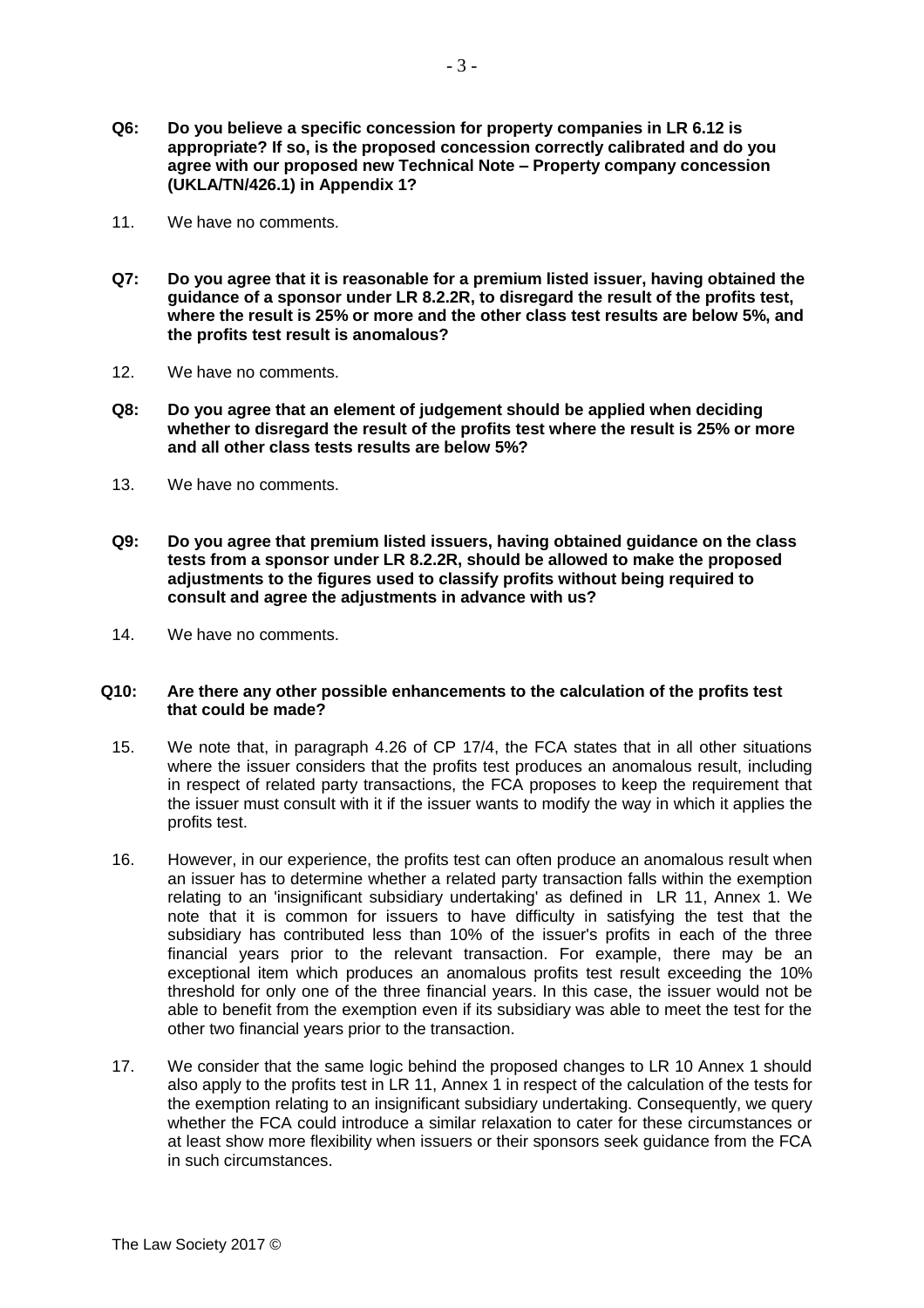- **Q11: As an alternative to our proposals, are there any alternative profit measures that should be used either in conjunction with or in place of the current profits test?**
- 18. We have no comments.
- **Q12: Do you agree with our proposal to amend LR 10 Annex 1 paragraph 8R(3)(a) and (b) to set out our existing approach to adjusting the figures used to classify assets and profits for transactions that have occurred during the last financial year that are class 2 or larger?**
	- 19. We have no comments.
- **Q13: Do you agree with the related changes to our Technical Note – Classification tests (UKLA/TN/302.1) which are set out in the revised note in Appendix 2 of this CP?**
- 20. We have no comments.
- **Q14: Do you agree that we should amend the applicable provisions in LR 5.6 to remove the rebuttable presumption of an issuer's listing being suspended upon announcement or leak of a reverse takeover (other than for shell companies)?**
	- 21. We have no comments.
- **Q15: Accordingly, do you agree that (other than for shell companies) an issuer or, where the issuer is premium listed, its sponsor should no longer be automatically required to contact us as early as possible to discuss whether a suspension is appropriate when a reverse takeover is agreed or is in contemplation, or to request a suspension where details of the reverse takeover have leaked?**
- 22. We have no comments.
- **Q16: Do you agree with our proposal to delete the Technical Note – Reverse takeovers (UKLA/TN/306.3) and with our proposed changes to the Technical Note - Listing Principle 2 Dealing with the FCA in an open and cooperative manner (UKLA/TN/209.2) set out in Appendix 4?**
- 23. We have no comments.
- **Q17: Do you agree with our proposed criteria for the types of issuers who will continue to be covered by the rebuttable presumption of suspension and related provisions?**
	- 24. We have no comments.
- **Q18: In particular, do you agree that we should retain the rebuttable presumption of suspension for shell companies upon announcement or leak of a reverse takeover?**
- 25. Yes. Whilst we note that shell companies will also be subject to announcement requirements under MAR, we agree with the FCA's proposal to retain the presumption for